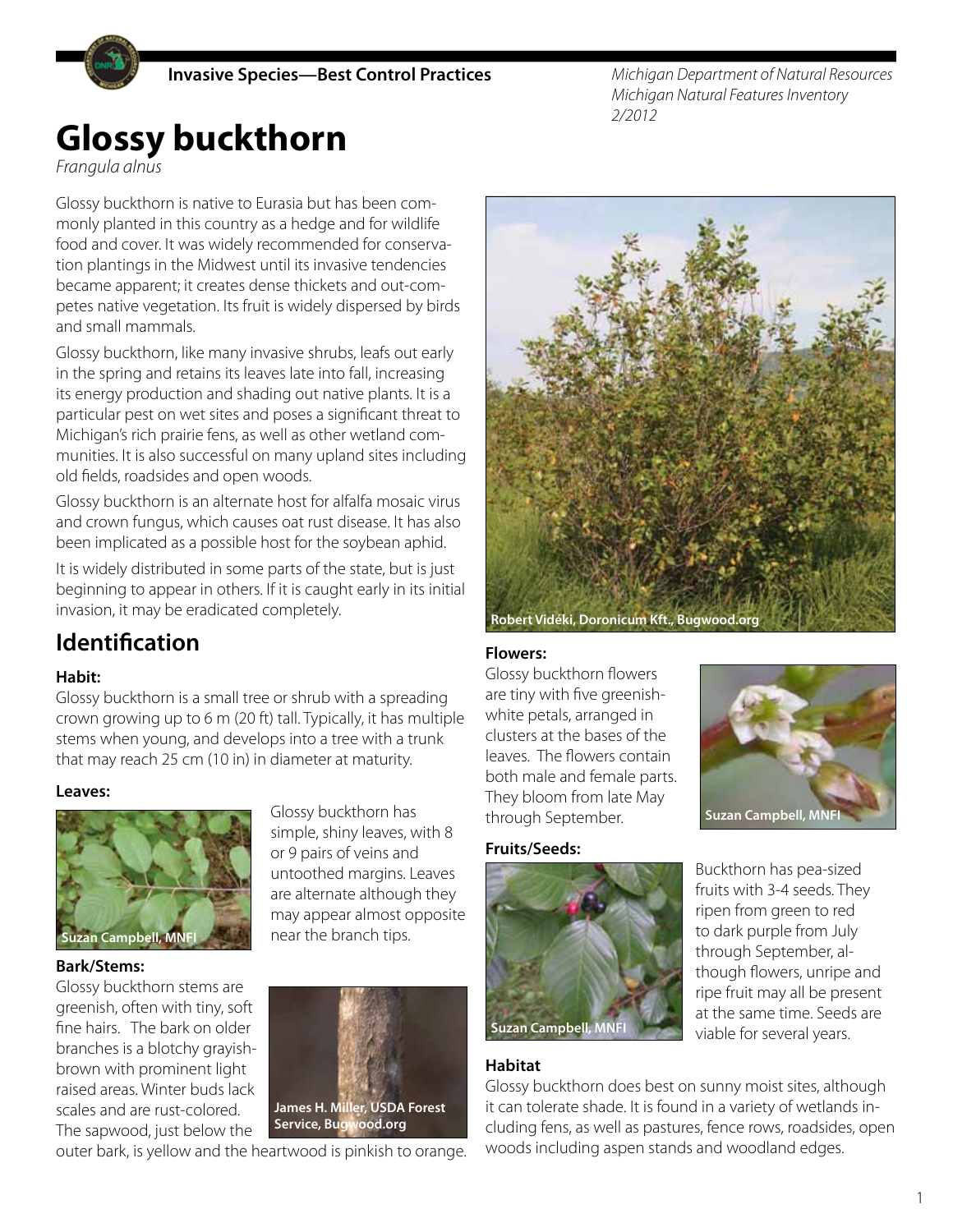# **Similar species**

#### **Common buckthorn**

The related common buckthorn (*Rhamnus cathartica*) has finely toothed leaves and flowers with four petals rather than five. Often, it has a small thorn at the tip



of its branches, between the terminal buds, which are covered by scales. It has 3 to 5 leaf veins rather than the 8 or 9 of glossy buckthorn. It is also invasive.

#### **Alder-leaved buckthorn**



The native alder-leaved buckthorn (*Rhamnus alnifolia*) is less than 1 m (3 ft) tall and has leaves with tiny rounded teeth and 6 or 7 pairs of veins. Its flowers lack petals but have five sepals, rather than four. It grows in fens and other wetlands.

#### **Dogwoods**

Dogwoods (*Cornus* spp.) have opposite leaves rather than alternate and their fruit and flowers are arranged in clusters on reddish stems. The fruit is blue or white, rather than deep purplish black.



# **Reproduction/Dispersal**

Glossy buckthorn reproduction is primarily by seed. Buckthorn is insect pollinated and cannot self-fertilize. Plants mature quickly and can produce fruit at heights of less than 1 m (~3 ft) tall. They can also sprout from the root crown when cut. Plants that have been top-killed can produce fruit on new shoots within the same season.

Although many glossy buckthorn seedlings appear under their parent plants, germination and seedling survival rates are highest in full sun on exposed soils. Glossy buckthorn often establishes in open fields, in the sunny edge along paths and roads and along the forest edge. Following removal of mature shrubs, abundant seedlings rapidly germinate and must be considered when formulating control strategies.

Birds are a major dispersal agent for glossy buckthorn. Robins, cedar waxwings, rose-breasted grosbeaks and starlings have been observed feeding on their abundant fruits. The unripe fruit contains the chemical emodin, which has a laxative effect, facilitating its spread. Small mammals also disperse glossy buckthorn seed, particularly rodents. Mice

eat and store glossy buckthorn fruit and seedlings sprout from their abandoned caches.

Fruit production is greatest on sites in full sun with moist soils. Plants in shadier conditions can persist without fruiting for years until a gap in the canopy appears and they receive enough sunlight to flower and fruit.

# **Planning a control program**

Resources for invasive species control invariably fall short of the actual need, so it is important to prioritize sites for treatment and plan carefully. Assessing both the scope of the problem and any available resources is a critical first step:

- Map known populations; is the species widely distributed throughout the region? Just beginning to appear?
- Does it occur on high value sites? Important hunting or recreational lands? High quality natural areas? Sites with high cultural value?
- How is it distributed? Is it sparsely scattered in otherwise native vegetation? Does it cover large expanses of low quality habitat?
- Is there the potential to utilize volunteers?

Given this information, develop a strategy for control:

- 1. Prioritize high value sites where success can be achieved for treatment;
- 2. Choose appropriate control methods, given site conditions and available resources.
- 3. Do these control methods require any permits (i.e. herbicide application in wetlands, prescribed burning)?
- 4. Focus on mature plants, particularly those in full sun with abundant fruit;
- 5. Eradicate smaller satellite populations;
- 6. Treat larger core infestations of lower value as resources permit.
- 7. Monitor to ensure desired results are being achieved; adapt management to improve success.

#### **Best survey period**

Because glossy buckthorn leafs out early and retains its leaves late in fall in much of the state, it is often easiest to locate for mapping or control efforts in early spring or late fall when the leaves of native vegetation are absent or have changed color. It is also easier to distinguish from its neighbors when in fruit.

#### **Documenting occurrences**

In order to track the spread of an invasive species on a landscape scale, it is important to report populations where they occur. The Midwest Invasive Species Information Network (MISIN) has an easy-to-use interactive online mapping system. It accepts reports of invasive species' locations from users who have completed a simple, online training module for the species being reported. It also offers the potential for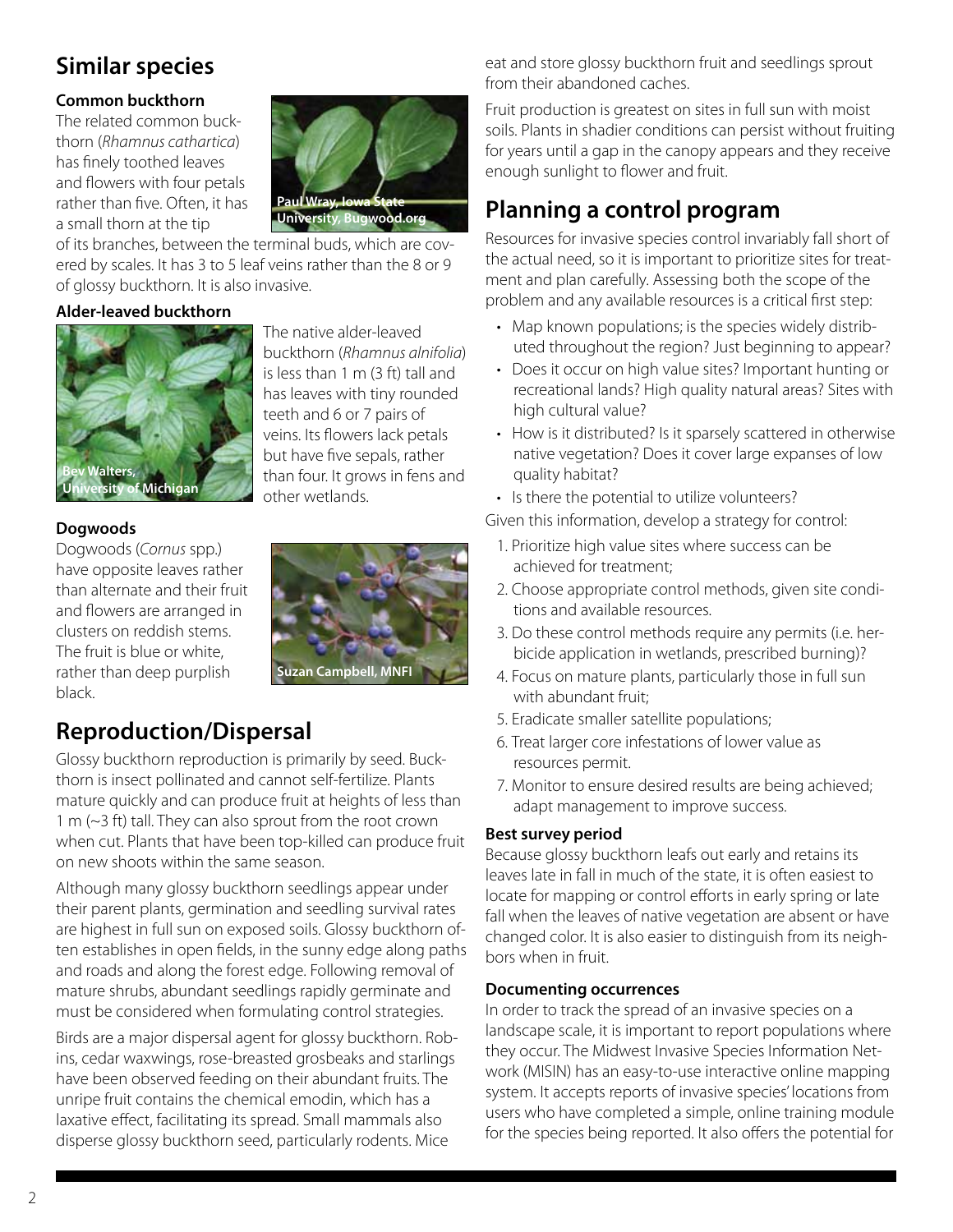batch uploading of occurrence data for any invasive species. Herbaria also provide a valuable and authoritative record of plant distribution. The University of Michigan Herbarium's database can be searched online for county records of occurrence, for example. When glossy buckthorn is first encountered in a county where it had not been known previously, specimens should be submitted to the Herbarium to document its presence. Check the "Online Resources" section for links to both of these resources.

# **Control**

A primary goal in controlling this species is to prevent seed production and dispersal. Glossy buckthorn is one of the most difficult invasive shrubs to control. A variety of techniques including both mechanical and chemical controls may be most effective and should be tailored to the specific conditions on the site. It is critical to monitor the site to ensure that cut stumps and treated shrubs do not resprout and that the seedbank is exhausted. Removal of a dense glossy buckthorn thicket "overstory" results in dense seedling response. Where abundant seed sources are present nearby, monitoring may be required indefinitely.

### **Mechanical control**

In the very earliest stages of invasion, when only scattered seedlings and young plants are present, mechanical controls such as pulling and digging may be adequate to control or eradicate glossy buckthorn. Mechanical control methods are particularly useful where volunteers are available. These methods are impractical in larger, established infestations, with mature shrubs, but may effectively supplement the use of herbicide.

#### **Pulling**

In loose, sandy soils, glossy buckthorn seedlings can be hand-pulled easily, particularly when the soil is moist and the population is small. Pull steadily and slowly to minimize soil disturbance and tamp down the soil afterwards. In heavier soils, however, roots are so tenacious that the bark strips off the seedling when pulled. Tools such as the Weed Wrench® or Root Talon® provide additional leverage, facilitating the removal of somewhat larger plants.

#### **Cutting/Mowing**

Cutting or mowing mature glossy buckthorn shrubs stimulates resprouting unless the cut surfaces are treated with herbicide. Mowing may be helpful in maintaining open areas by preventing the establishment of seedlings.

### **Girdling**

For mature, single-stemmed buckthorn specimens, girdling may be easier than removing the entire tree. Girdling entails the removal of a strip of bark and cambium around the trunk. The cambium, a thin layer just inside the bark, transports water and nutrients between the plant's roots and

its leaves. When it is cut, the tree slowly begins to die.

Use an axe or saw to make two parallel horizontal cuts around the trunk several inches apart, cutting through the bark and cambium. Then, knock off the bark between the cuts. The tree should be checked periodically for two years to cut off any resprouts and to ensure that the bark does not heal over. Girdling is more effective when used in conjunction with herbicide.

#### **Flooding**

On wetland sites where water levels have been lowered artificially, restoring the hydrology may kill or set back glossy buckthorn. An extended period of flooding during the growing season is required. The duration and timing of flooding is as important as water depth. This is perhaps most appropriate where restoring hydrology is part of a larger management program and should be used in conjunction with other control methods as needed. It is important not to raise water levels higher than they were historically, to avoid harming sensitive native vegetation.

## **Chemical control**

In most cases, effective control of glossy buckthorn requires the use of herbicide. Factors that should be considered when selecting an herbicide for use on a particular site include proximity to water or wetlands, presence or absence of desirable native vegetation, potential for erosion and the effectiveness of the herbicide under consideration on glossy buckthorn. Because glossy buckthorn remains green much later than many native species, fall treatment may minimize damage to desirable broadleaf plants.

#### **General considerations**

Anyone applying herbicides as part of their employment must become a certified pesticide applicator. In addition, certification is required for the use of some herbicides under any circumstances. The certification process is administered by the Michigan Department of Agriculture and Rural Development and a link to their website is included in the "Online Resources" section.

A permit from the Michigan Department of Environmental Quality is usually required to apply herbicide where standing water is present—in wetlands, along streams, rivers or lakes, or over open water. A permit is also required for herbicide use below the ordinary high water mark along the Great Lakes or Lake St. Clair shoreline, whether or not standing water is present. A link to their website is included in the Online Resources section.

A number of adjuvants or additives may be used with herbicides to improve their performance including mixing agent, surfactants, penetrating oils and dyes . Some are included in premixed products while others must be added. Adjuvants

**Invasive Species—Best Control Practices**

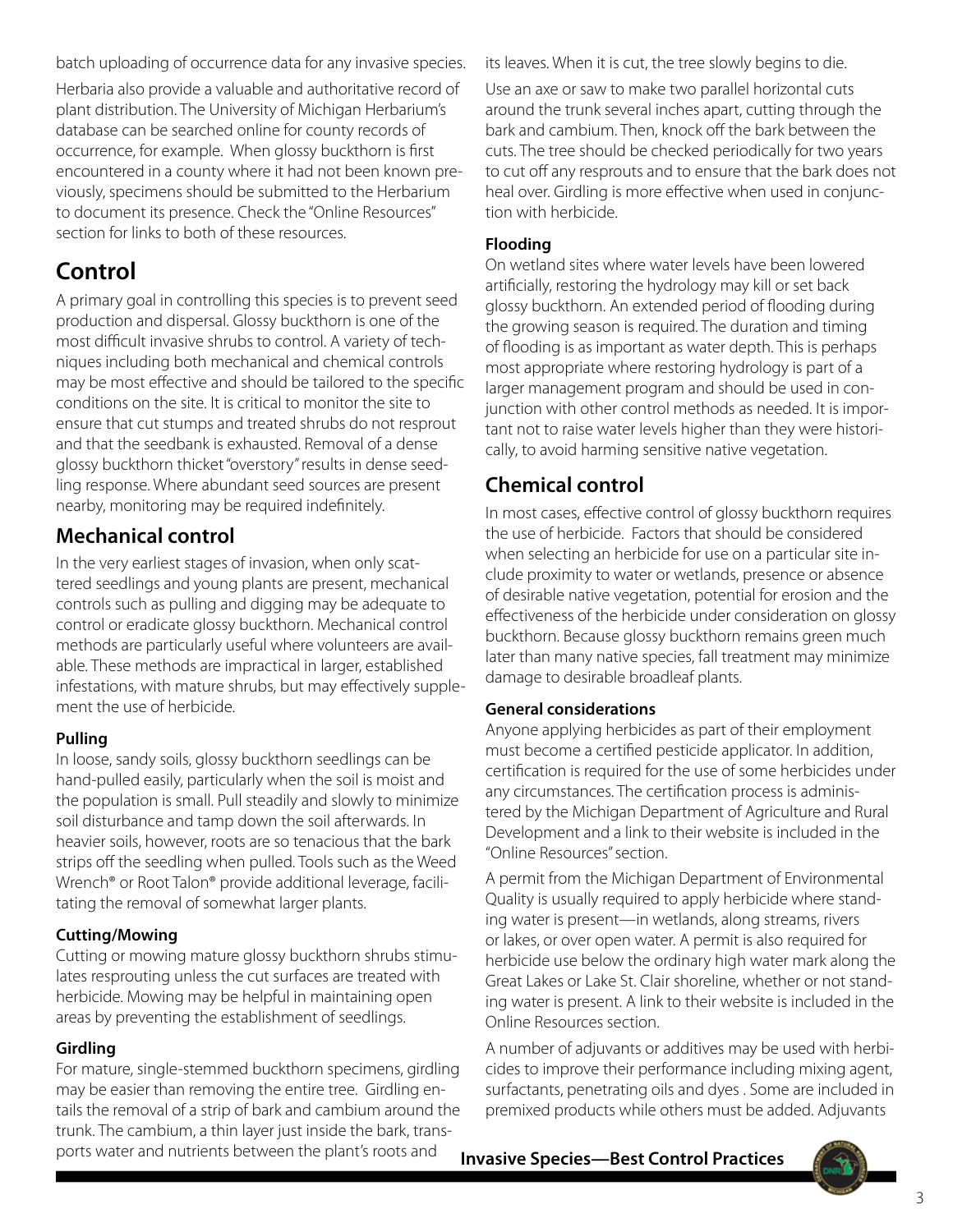do not work with all products; consult the product label to determine which adjuvants may be used with a specific herbicide formulation.

Dyes are useful in keeping track of which plants have been treated and making spills on clothing or equipment apparent. Some premixed herbicide include them or they can be added to others. Clothing dyes such as Rit® can be added to water soluble herbicides, while other products require oil-based dyes. Consult the product label for specific instructions.

Crop Data Management Systems, Inc. (CDMS) maintains a database of agro-chemicals that includes herbicide labels for specific products. Herbicide labels contain information on application methods and rates, specific weather conditions, equipment types, nozzles etc. to provide the desired coverage and minimize the potential for volatilization or drift. A link to the CDMS website is included in the "Online Resources" section.

Read the entire pesticide label before use. Follow all directions on the label.

#### **Herbicide specifics**

Triclopyr provides effective control of broad-leaved plants but does not kill grasses or some conifers. It is available in both amine (e.g., Garlon 3A®) and ester (e.g., Garlon 4 Ultra®) formulations. The amine formulation can be safely used in wetlands.

Triclopyr can be used as a foliar spray once glossy buckthorn is fully leafed out in spring until just before it changes color in fall. The ester formulation should be used with a vegetable oil based multi-purpose adjuvant (e.g. SprayTech<sup>®</sup> Oil) and the amine formulation should be used with a wetlandapproved non-ionic surfactant (e.g., Cygnet Plus®).

Triclopyr can also be used in conjunction with cut surface treatments; cut-stump, girdling and frilling. Treatments may be applied throughout the year including when snow is present, however control may be reduced in early spring when the sap is beginning to flow or during periods of drought in summer. Ester formulations are particularly effective for root or stem-sprouting species such as glossy buckthorn because the triclopyr persists in the plant until it dies. The ester formulation should be used with a penetrating oil (e.g.,  $AX-IT^{\circ}$ ), which improves effectiveness and increases the amount of time after cutting in which treatment can occur. Penetrating oil also facilitates absorption in basal bark treatment.

In wetlands or other sensitive areas, the amine formulation may be used for cut-surface treatments but must be painted onto the cut surface immediately. It can also be used for drill and fill techniques.

Triclopyr is particularly effective when used in conjunction with imazapyr (e.g., Arsenal®). Imazapyr acts over an extended period of time and can persist in the soils —an advantage in providing greater control. However, since it is non-selective it can also kill valuable non-target species. Imazapyr is considerably more expensive than triclopyr.

#### **Foliar application**

Foliar application of herbicide can be useful on sites with extensive glossy buckthorn populations and few desirable natives. Herbicide should be applied after spring sap flow to actively growing plants, although during periods of drought or other stress, it may not be effective. It can be applied to glossy buckthorn foliage with squirt bottles, backpack sprayers or boom-mounted sprayers.

The product label for the specific herbicide being used provides essential information on coverage; how much of the foliage should be treated and how wet it should be. Herbicide labels also contain information on specific weather conditions, application modes, equipment types, nozzles etc. to provide the desired coverage and minimize the potential for volatilization or drift.

The herbicide applicator is responsible for managing drift and damage to non-target vegetation. Wind speeds between 3 and 10 miles per hour are best for foliar herbicide spraying. At higher wind speeds, herbicide may be blown onto adjacent vegetation or water bodies.

At lower wind speeds, temperature inversions can occur, restricting vertical air movement. Under these conditions, small suspended droplets of herbicide can persist in a concentrated cloud and be blown off-target by variable gusts of wind. Ground fog indicates the presence of a temperature inversion, but if no fog is present, smoke movement on the ground can also reveal inversions. Smoke that layers and remains trapped in a cloud at a low level indicates an inversion, while smoke that rises and dissipates indicates good air mixing.

In hot, dry weather, herbicide can evaporate rapidly. Setting equipment to produce large droplets can help compensate for this. In general, follow all directions on the label of the specific herbicide being used, in order to prevent damage to non-target vegetation or water bodies.

#### **Cut-stump/Girdling/Frilling**

Cut-stump treatment, girdling and frilling may be used in any season except during spring, when sap is flowing upwards.

Cut-stump treatment is useful for species like glossy buckthorn that normally resprout after cutting. After the stems have been cut, they are painted with concentrated herbicide, using a squirt bottle or wicking applicator. Small stems can be cut several inches above the ground so that both the sides and the cut surface may be treated. On large stems, cuts should be made as close to the ground as possible and only the cambium—the thin layer where active growth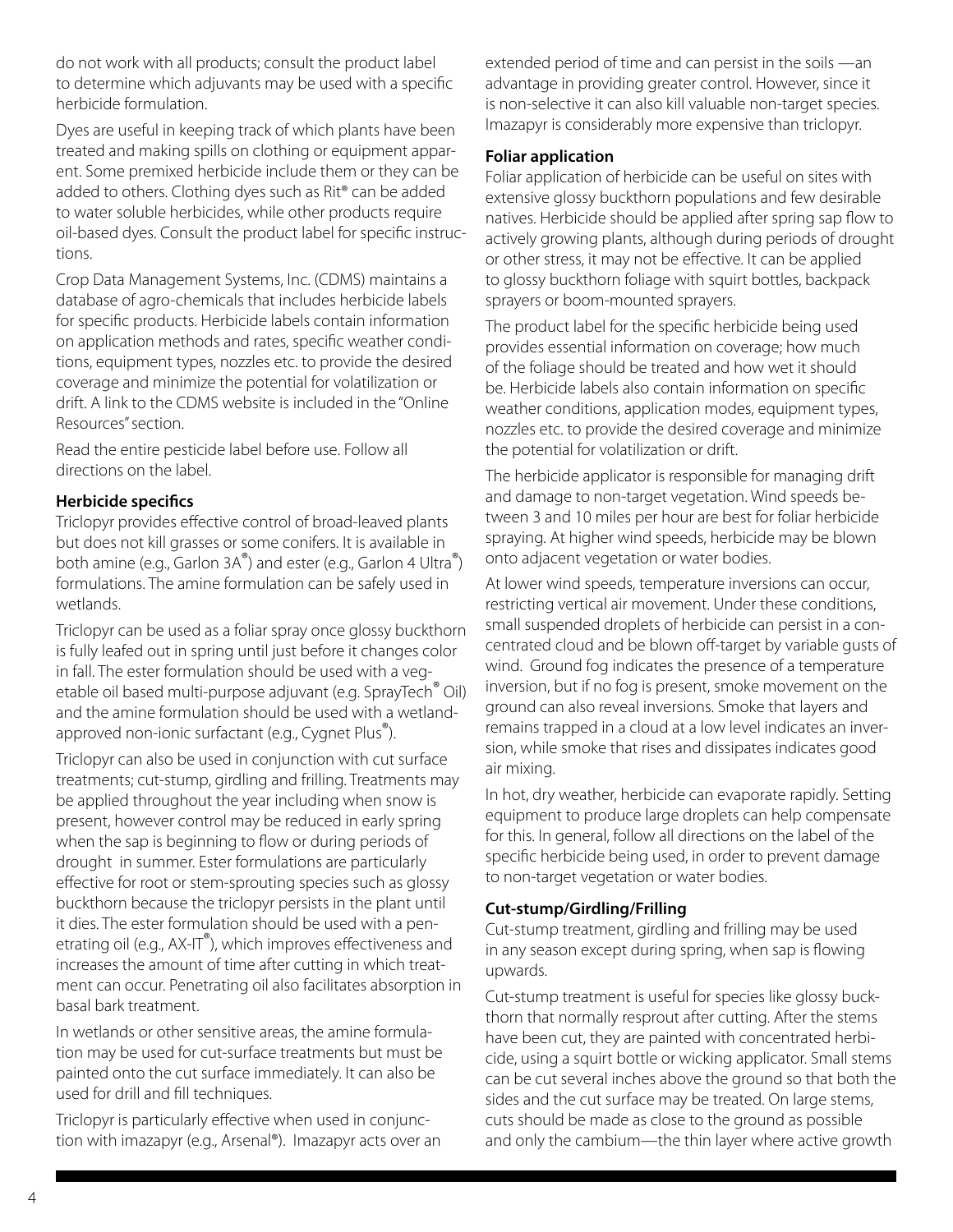occurs, just inside the bark—should be treated. Product labels list what adjuvants may be used to increase effectiveness of the herbicide; penetrating oils only work with ester formulations, for example. Similarly, dyes, which are useful in keeping track of which stems have been treated, work with specific herbicide formulations.

Frilling, or the "hack and squirt" method, is useful for larger trees. Downward cuts are made around the circumference of the trunk and the resulting cavity is immediately treated with herbicide using a squirt bottle or backpack sprayer. Because the cambium is exposed and treated immediately, an amine formulation can be used.

Herbicide can also enhance the effectiveness of girdling, which was described under mechanical controls. Following girdling, the exposed cambium along the cuts is painted with concentrated herbicide.

Treated plants should be monitored for at least a year as they may still resprout. New stems may be treated with a foliar spray, or cut and retreated.

#### **Basal bark**

Basal bark treatment can be used on stems that are less than six inches in diameter at any time except during heavy sap flow in spring. It should not be used when snow or water prevent herbicide from being applied at the ground level or when stems are saturated. It it is most useful during the dormant season. Typically, ester formulations of herbicide are used with penetrating oils.

For stems that are less than six inches in diameter, concentrated herbicide can be applied to a band of bark around glossy buckthorn stems or trunk. In basal bark treatment, concentrated herbicide is applied to a band of bark around buckthorn stems extending up 18 inches from the ground. Basal bark treatment is most effective on younger stems with thin bark.

#### **Drill and fill/Injection**

Drill and fill, and injection techniques are useful on larger trees. They leave the tree in place to break down over time, providing valuable habitat and structure. They can be used any time of year except during spring sap flow.

The drill and fill technique entails drilling holes into the tree at a downward angle and filling them with a measured amount of concentrated herbicide using a squirt bottle. One hole should be drilled for each inch of diameter.

Specialized injection tools are also available to inject herbicide pellets below the bark. They are precise and require little preparation or clean-up. They are also expensive, however and may be unwieldy in dense brush.

Because concentrated herbicide is used it is very easy to exceed the annual per acre amount that is allowed for a given product. Consult the product label for specifics.

### **Prescribed burning**

In fire-adapted communities, prescribed burning may enhance control of glossy buckthorn over the long term, but should always be considered as part of an integrated management plan for the site as it will stimulate the species over shorter time spans. When prescribed burning is initiated, it should be supplemented with other buckthorn control methods.

#### **General considerations**

A permit is required before implementing a prescribed burn. The Michigan Department of Natural Resources (DNR) is responsible for issuing burn permits in the Upper Peninsula and Northern Lower Peninsula unless a municipality wishes to do so. Municipalities located in the Southern Lower Peninsula issue burn permits under authority of the state law. A link to the DNR local fire contacts web page is included in the "Online Resources" section. In the Southern Lower Peninsula, contact the local Fire Marshall for permits and more information. Some municipalities require insurance coverage before a permit is issued, to cover the cost of damages if the fire should escape.

Before initiating a program of prescribed burning, a written burn plan establishing the criteria necessary for starting, controlling, and extinguishing a burn is required. The burn plan includes details such as specific weather conditions, locations of control lines, ignition pattern, equipment and personnel needed, contingency plans, and important phone numbers. The burn plan is essentially the "prescription" for how to conduct the burn safely while accomplishing the management objectives.

If other invasive species that are stimulated by burning are present on the site, planning should incorporate additional control methods to eradicate them.

#### **Prescribed burning specifics**

Fire alone does not provide effective control of glossy buckthorn as it will only top-kill mature plants. Even small saplings and seedlings seem to survive fire well. Fire is totally useless as a control method unless there is adequate fuel underneath the buckthorn. Fall fires stimulate vigorous resprouting. Early season fires, when root carbohydrate levels are low, do not stimulate as many resprouts.

Prescribed fire also results in lots of seed germinating; glossy buckthorn seeds germinate more readily on bare soils that have been exposed by fire. A plan for follow-up treatment is required as there is rarely enough fuel to kill these densely sprouting seedlings in a regular prescribed burn.

Fire can be useful in fire-adapted communities once mature glossy buckthorn has been removed and the native vegetation that provides fuel recovers. When adequate fuel is present, fire will kill seedlings and help exhaust the seedbank.

**Invasive Species—Best Control Practices**

5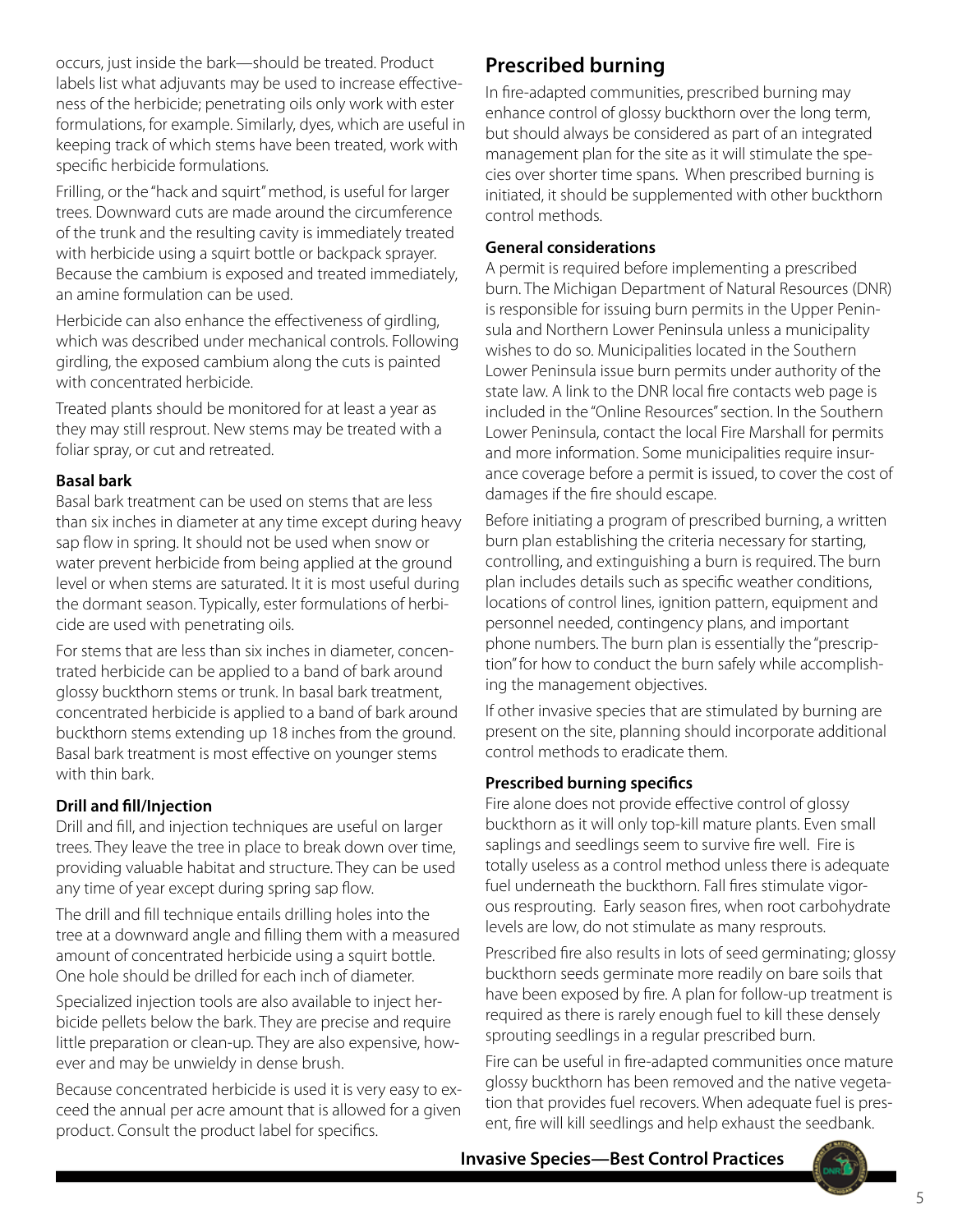A five second treatment with flame from a propane torch around stems that are less than 4.5 cm ( 1.75 in) in diameter will also kill young plants. In fire-adapted communities. If left untreated, common buckthorn can alter fire ecology as fuels do not accumulate beneath it.

### **Biological control**

Initial efforts to find biological controls for glossy buckthorn were combined with those for common buckthorn. It now appears that these two species are not as closely related as once believed and share few specialized arthropod pests.

A 2008-2009 European effort involved literature review and field surveys. It found one genus-specific leaf hopper, a free living sap sucker (*Zygena suavis*), on glossy buckthorn. Five more arthropod species that were found only on glossy buckthorn were identified from the literature but were not seen in the field.

Researchers noted that "Current indications are that finding species-specific or genus-specific agents for biological control of *F. alnus* will be difficult". Additional field work is needed to identify potential biocontrol agents.

### **Disposal of plant parts**

When seedlings or young shrubs are pulled, they should be disposed of in a manner that will ensure that their roots will dry out completely. In addition, if fruit is present, it should be burned or bagged and placed in a landfill. Where this is not possible, any resulting seedlings will require monitoring and control.

Although landscape waste cannot generally be disposed of in land fills, Michigan law permits the disposal of invasive species plant parts. See the "Online resources" section below for a link to the relevant legislation.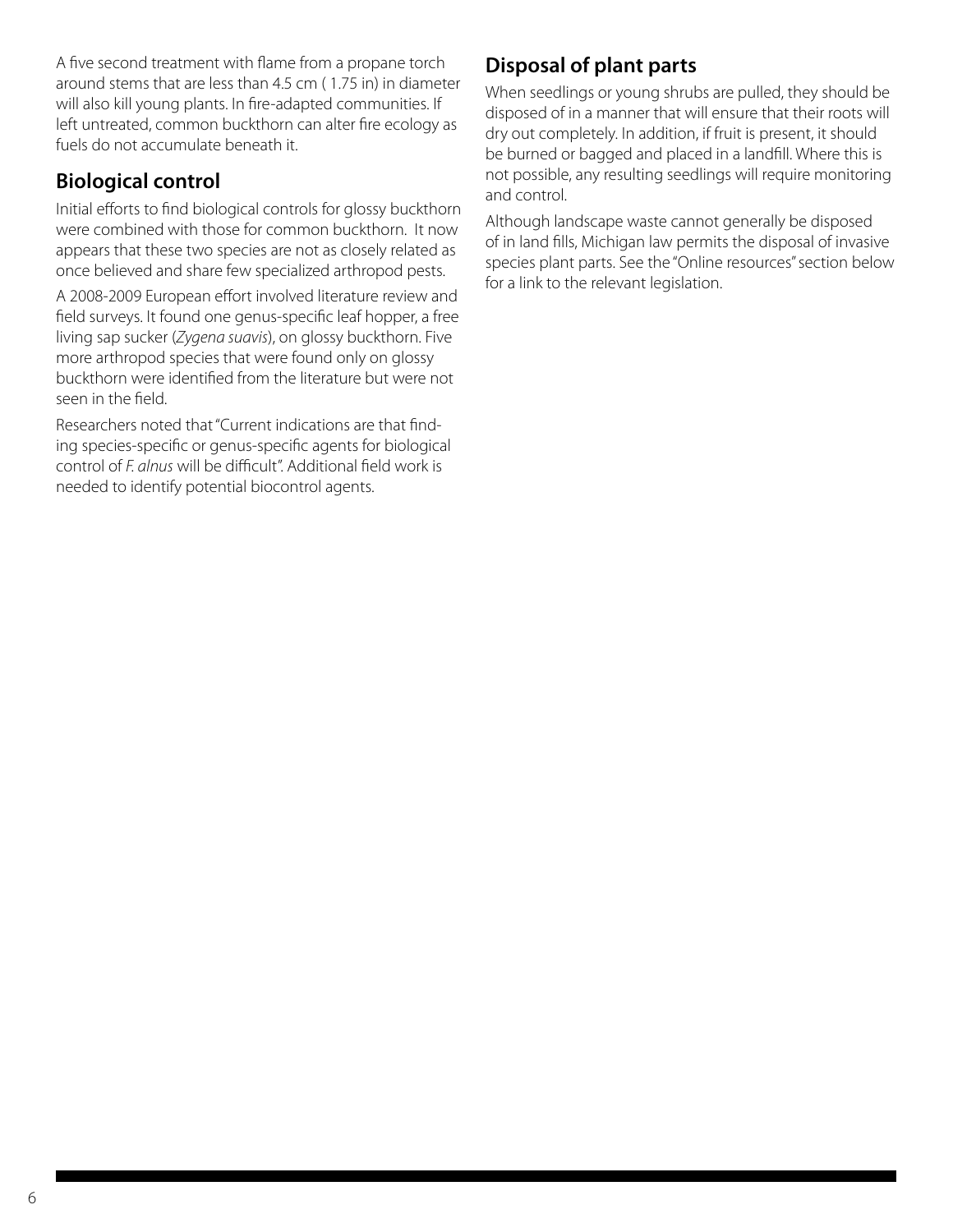### **Online resources:**

**CDMS - herbicide labels:** *http://www.cdms.net/LabelsMsds/LMDefault.aspx?t=*

**Fire Effects Information System,** *Frangula alnus http://www.fs.fed.us/database/feis/plants/shrub/fraaln/all.html*

**Invasive.org,** *glossy* buckthorn *http://www.invasive.org/browse/subinfo.cfm?sub=5649*

**Invasipedia at BugwoodWiki,** *Frangula alnus http://wiki.bugwood.org/Frangula\_alnus*

**Invasive Plant Atlas of New England,** Glossy buckthorn *http://www.eddmaps.org/ipane/ipanespecies/shrubs/Frangula\_alnus.htm*

**Midwest Invasive Species Information Network,** Glossy Buckthorn *http://www.misin.msu.edu/facts/detail.php?id=13*

**The Michigan Department of Agriculture and Rural Development—Pesticide Certification** *www.michigan.gov/pestexam* 

**The Michigan Department of Environmental Quality—Aquatic Nuisance Control** *www.michigan.gov/deqinlandlakes [http://www.michigan.gov/deq/0,4561,7-135-3313\\_3681\\_3710---,00.html](http://www.michigan.gov/deq/0,4561,7-135-3313_3681_3710---,00.html)*

**Michigan Department of Natural Resources—Local DNR Fire Manager contact list** *[http://www.michigan.gov/dnr/0,4570,7-153-30301\\_30505\\_44539-159248--,00.html](http://www.michigan.gov/dnr/0,4570,7-153-30301_30505_44539-159248--,00.html)*

**Michigan's Invasive Species Legislation** Natural Resources and Environmental Protection Act 451 of 1994, Section 324.4130 *http://legislature.mi.gov/doc.aspx?mcl-324-41301*

**Michigan Legislation—landscape waste, disposal of invasive species plant parts** Natural Resources and Environmental Protection Act 451 of 1994, Section 324.11521, 2 (d) *http://legislature.mi.gov/doc.aspx?mcl-324-11521*

**The Nature Conservancy's Weed Control Methods Handbook: Tools and Techniques for Use in Natural Areas** *http://www.invasive.org/gist/handbook.html*

**University of Michigan Herbarium - Michigan Flora Online** *http://michiganflora.net/*

**Invasive Species—Best Control Practices**

7